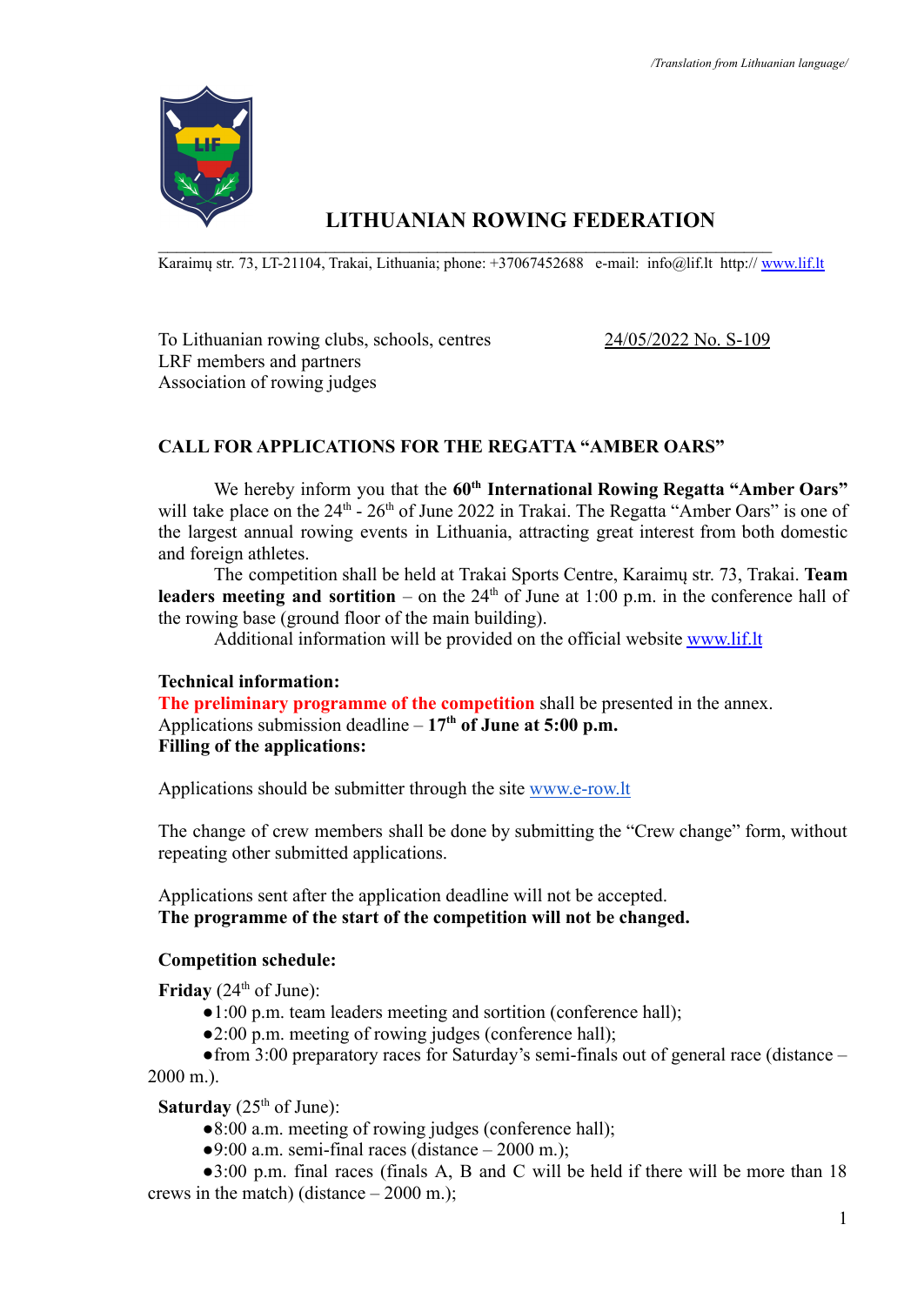**Sunday** ( $26<sup>th</sup>$  of June):

●8:00 a.m. meeting of rowing judges (conference hall);

 $\bullet$ 09:00 preparatory races for the finals (distance – 2000 m.).

●1:00 p.m. final races (finals A and B. Final B will be carried out in matches in which more than 12 crews will participate).

The winners of the Saturday's finals will be awarded with prizes and medals provided by sponsors. The winners of the Sunday's finals will be awarded with awards and prizes provided by Trakai district municipality and sponsors.

#### **Masters' races:**

## **Saturday (25th of June):**

●12:50 p.m. – distance of 1000 m (the time will be adjusted upon adjusting the programme of the race)

Matches: MW2x, MM4-, MM1x, MW1x, MW4x, MM4x.

 $\bullet$  7:00 p.m.

Matches: MM2x, MM4+, MW4-.

## **Sunday (26th of June)**

 $\bullet$  1:20 p.m. – distance of 1000 m (the time will be adjusted upon adjusting the programme of the race)

Matches: Mix 8+ (4 men, 4 women and a cox).

**Note:** The winner of the master match shall be determined upon adjusting the time of the distance according to the age correction table of adjustments for ages of Lithuanian masters.

#### **Race-fee:**

The participation fee for non-LRF members (per rower)  $-5$  EUR, the fee for LRF members – 4 EUR. It shall be paid per person for the race of one match (seat). Please note that the race-fee is applied separately for one set of medals for Friday-Saturday and separately for Sunday races.

Payment must be made by bank transfer by  $17<sup>th</sup>$  of June. Upon the failure to pay by the specified date, the race-fee is 10 EUR and can be paid by bank transfer until  $24<sup>th</sup>$  of June (Friday) 10:00 a.m.

The participation fee for master races  $-5$  EUR per person per match. Upon the failure to pay the participation fee by the  $17<sup>th</sup>$  of June an increased race-fee of 10 EUR applies. Late race-fees can be paid until  $24<sup>th</sup>$  of June (Friday) 10:00 a.m.

The race-fee shall be paid to the Lithuanian Rowing Federation according to the following details:

Beneficiary name: LITHUANIAN ROWING FEDERATION Bank: SWEDBANK Bank account number: LT617300010035320053

To receive a pro-forma invoice for payment – please fill in the application and submit the payer's information to [finansai@lif.lt](mailto:finansai@lif.lt) before the deadline for submission of applications.